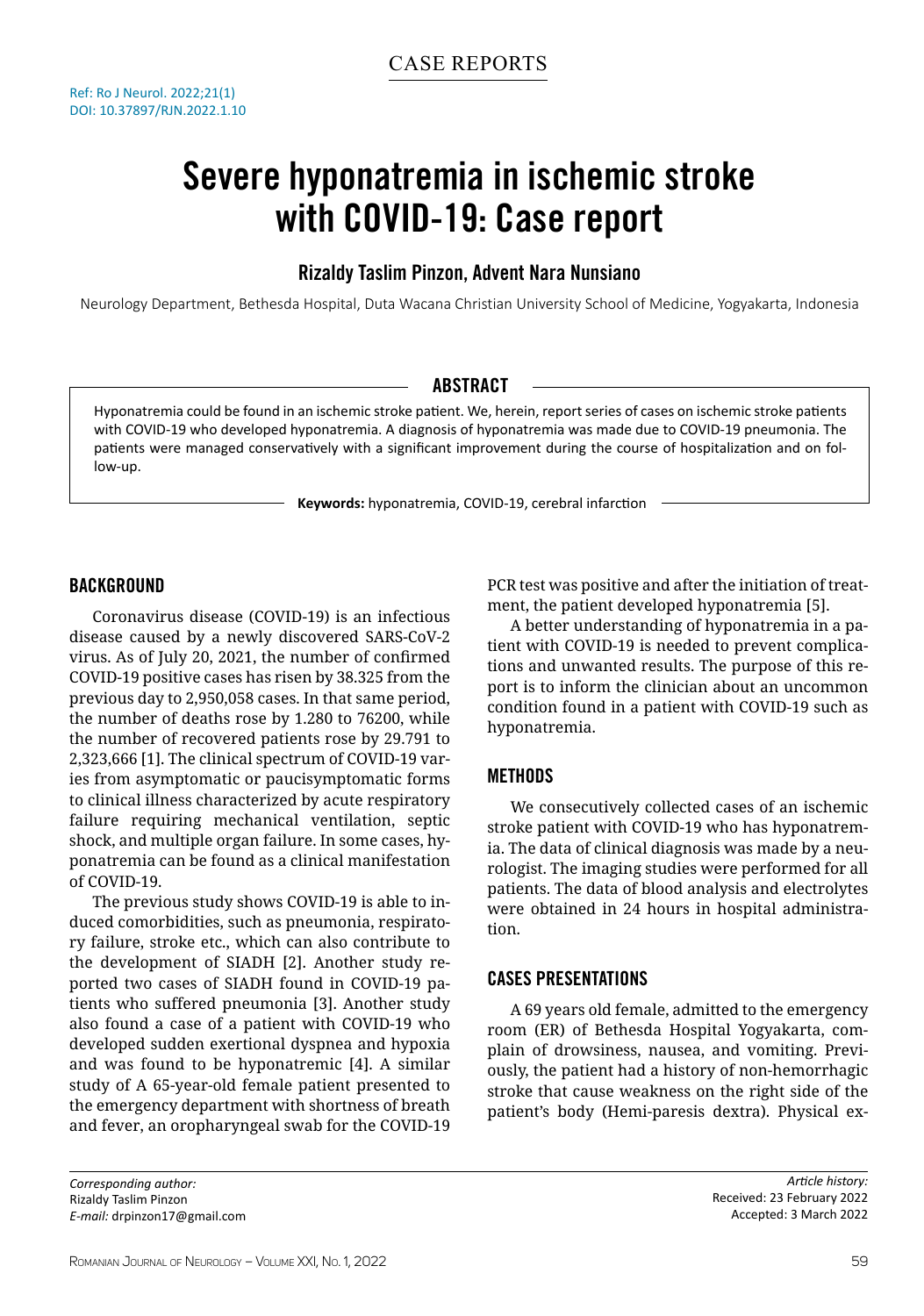amination showed drowsiness and disorientation. Laboratory findings confirmed positive for COVID-19 through a rapid antigen SARS-CoV-2 test. A complete blood count shows a low level of erythrocyte and platelets. White blood cell count shows an increase segmented neutrophil and neutrophil-lymphocyte ratio. D-dimer was presented high on a D-dimer test, C-reactive protein test also show a low value. Electrolyte test showed a low level of sodium (106.9 mmol/l) and a low level of potassium (2,67 mmol/l) Plain computer tomography (CT) brain imaging showed hypodensity lateral paraventricle dextra et sinistra and calcification on the pineal body, plexus choroid, and lentiform nuclei.

A 74 years old male, admitted to the emergency room (ER) of Bethesda Hospital Yogyakarta, complain of dizziness and lethargy. Physical examination exhibited drowsiness, nausea, and vomiting Rapid Antigen SARS-CoV-2 test confirmed the patient have COVID-19. A complete blood count reveals low hemoglobin (9.9 g/dl), low hematocrit (26,9%). White blood cell count shows a high value of segmented neutrophils (79,4%) and a high level of neutrophil-lymphocyte ratio (6.18). Electrolyte tests show a low level of sodium (113.5 mmol/l) and potassium (3.44 mmol/l). Plain computer tomography (CT) brain imaging displays hypodensity periventricular and calcification of pineal gland and choroid plexus.

A 75 years old woman, admitted to the emergency room (ER) of Bethesda Hospital Yogyakarta, with symptoms such as drowsiness, decreased alertness, and disoriented. Physical examination showed dizziness and lethargy. The patient is diagnosed with COVID-19 through a Rapid Antigen SARS-CoV-2 test. Laboratory findings such as complete blood count show low hemoglobin (9,9 g/dl), low level of hematocrit (26,9%), and erythrocyte (3,63 million cells per microlitre (cells/mcL)). White blood cell count shows a high level of segmented neutrophils (79.4%) and Neutrophil-lymphocyte ratio (6.18). Electrolyte tests exhibit a low level of sodium (113,5 mmol/l) and potassium (3,44 mmol/l). Plain computer tomography (CT) brain imaging display hypodensity on periventricle and posterior crus internal capsule bilateral, calcification of lenticular nuclei, pineal gland, and choroid plexus.

A 67 years old man, admitted to the emergency room (ER) of Bethesda Hospital Yogyakarta, with symptoms such as lethargy and headache over the last 2 days. The patient is diagnosed with COVID-19 by rapid antigen SARS-CoV-2 test. Laboratory tests such as complete blood count exhibit low hemoglobin (9,9 g/dl) and erythrocyte (3,63 million cells per microlitre (cells/mcL)). White blood cell count shows an increase in segmented neutrophil (79%), Neutrophil-lymphocyte ratio (6,18). Electrolyte test exhibit low level of sodium (124,2 mmol/l) and potassium (2,47 mmol/l).

A 68 years old man, admitted to Bethesda Hospital Yogyakarta, with a headache and drowsiness. The patient is diagnosed with COVID-19 by Rapid Antigen SARS-CoV-2 test. Complete blood count test evince a low haemoglobin (12.6 g/dl) and hematocrit (32.7%). White blood count shows an increased  $(20.13 \times 10<sup>9</sup>/I)$ , similar neutrophil-lymphocyte ratio (22.13) which is also increased. Electrolyte test exhibit low level of sodium (101.5 mmol/l) and potassium (2.21 mmol/l). Plain computer tomography (CT) brain imaging display hypodensity on parenchymal occipital Sinistra and calcification of pineal gland and choroid plexus.

A 46 years old man, admitted to Bethesda Hospital Yogyakarta, with seizures. The patient is diagnosed with COVID-19 by rapid antigen SARS-CoV-2 test. Complete blood count test shows a high level of neutrophil to lymphocyte ratio (22.13), high level of ureum (60,3 mg/dl), and a high level of creatinine (1,97 mg/dl). Electrolyte tests exhibit a low level of sodium (101,5 mmol/l) and a low level of potassium (2,21 mmol/l).

A 55 years old man, admitted to Bethesda Hospital Yogyakarta, with symptoms such as right-side weakness and dysarthria. The patient is diagnosed with COVID-19 through the rapid antigen SARS-CoV-2 test. Complete blood count test shows low percentage of hematocrit (31%), high neutrophil and lymphocyte ratio (5,38), high level of C-reactive protein (5.29 mg/l), high level of D-Dimer (1.70 ng/ml), low level of creatinine (0.47 mg/dl). Electrolyte tests exhibit a very low level of sodium (106.9 mmol/l) and potassium (2.67 mmol/l).

#### **DISCUSSION**

We reported 7 cases of patients who were diagnosed with ischemic stroke and developed hyponatremia due to COVID-19. All of the patients showed a low serum level of sodium below 130 mEq/l which indicates hyponatremia that is often found in COV-ID-19 patients. SIADH has been identified as a predominant cause of hyponatremia in up to 50% of cases of common lung pathologies such as pulmonary malignancy, severe obstructive lung disease, acute respiratory failure, and pneumonia (3). COV-ID-19 pneumonia has just been identified as a possible cause of SIADH. According to preliminary findings, the production of certain pro inflammatory cytokines, notably IL-6, is responsible for the development of SIADH in COVID-19 pneumonia. These cytokines enhance ADH synthesis by two mechanisms: first, direct stimulation of non-osmotic ADH release, second, a direct insult to the alveolar basement membrane can activate the hypoxic pulmo-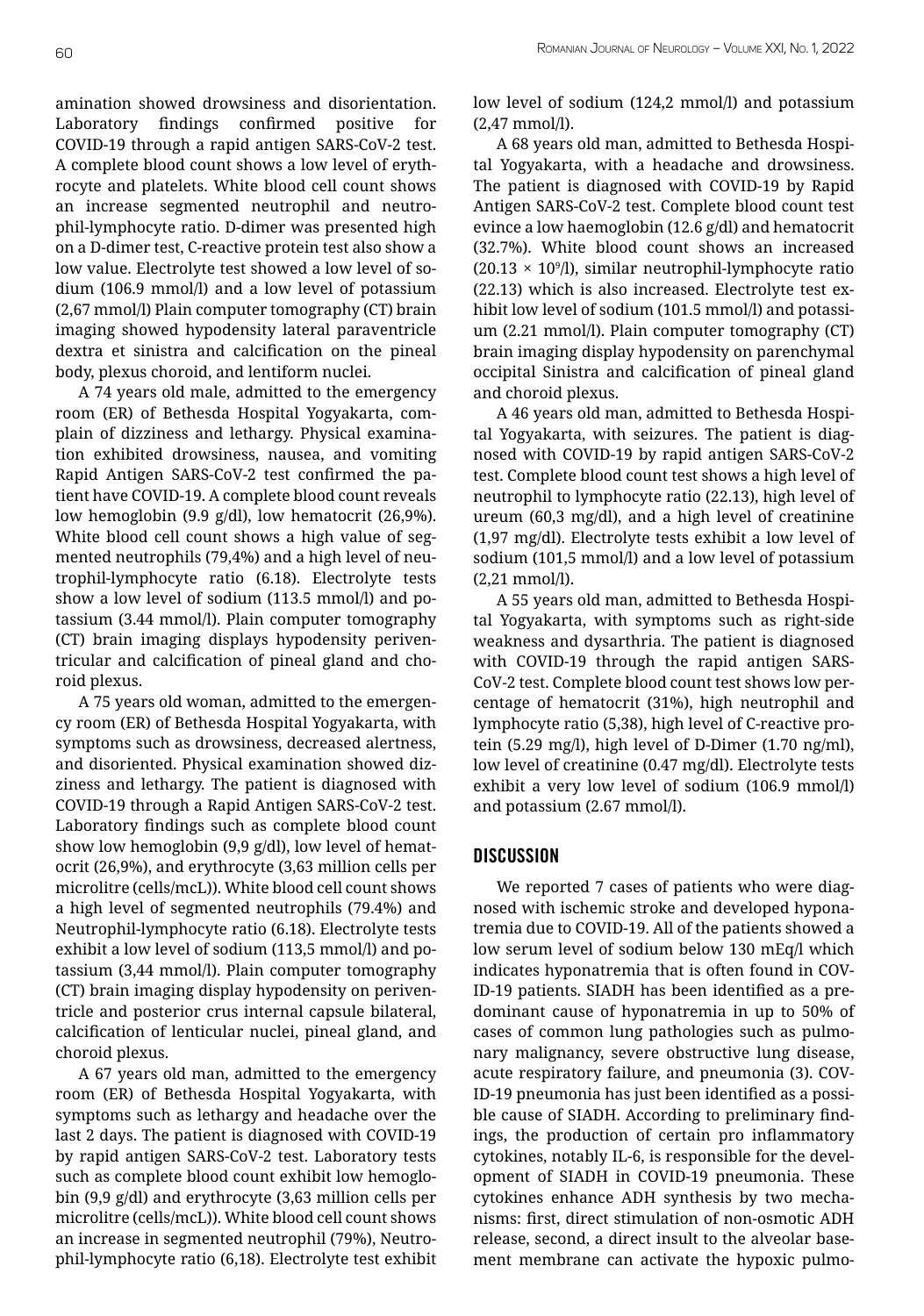| (Mmol/L)<br>×                                    | 3,44                     | 2,67                             | 6,8                 | 2,47               | 2,21                 | 2.09    | 2.67                            |
|--------------------------------------------------|--------------------------|----------------------------------|---------------------|--------------------|----------------------|---------|---------------------------------|
| Mmol/L)<br>ា<br>ខ                                | 113,5                    | 106,9                            | 128,6               | 124,2              | 101,5                | 110.5   | 106.9                           |
| (mg/dL)<br>່ວັ                                   | 0,9                      | 0,47                             | 1.64                | 0,61               | 0,67                 | 1.97    | 0.47                            |
| $rac{Ur}{(mg/dL)}$                               | 25,9                     | 26,1                             | 38.9                | 16,3               | 25,7                 | 60.3    | 26.1                            |
| D-dimer                                          | 0,86                     | 1,7                              | 1,36                | 1,14               |                      |         | 1.70                            |
| $CRP$<br>$(mg/L)$                                | 0.85                     | 5,29                             | 71,53               | 9.44               | 60.15                |         | 5.29                            |
| <b>NLR</b>                                       | 6.18                     | 5.38                             | 5.64                |                    | 22,13                | 8.86    | 5.38                            |
| (10 <sup>3</sup> /mm <sup>3</sup> )<br>Platelets | 318                      | 165                              | 190                 | 151                | 284                  | 227     | 165                             |
| $(10^3 / \text{mm}^3)$<br>Leucocyte<br>Count     | 9,56                     | 5,69                             | 7,91                | 3,25               | 20,52                | 8.48    | 5.69                            |
| $\ddot{\Xi}$<br>$\mathcal{E}$                    | 26,9                     | 31                               | 30                  | 33.1               | 32.7                 | 35.9    | 31                              |
| (dL)<br>웊                                        | ໑ຸ                       | 12.5                             | 10,4                | 12,6               | 12,6                 | 13.7    | 12.5                            |
| Symptoms                                         | Drowsiness, disoriented, | Drowsiness, nausea and vomitting | Dizziness, Lethargy | Lethargy, Headache | Headache, Drowsiness | Seizure | Right side weakness, Dysarthria |
| Patient Initial                                  | ≷                        | 들                                | ℥                   |                    |                      | TAP     | Ë                               |
|                                                  |                          |                                  |                     |                    |                      | م       |                                 |

tABLE 1



FIGURE 1. Patient 5 – Chest X-ray showed basal pneumonia in both lungs



FIGURE 2. Patient 5 – Brain CT scan showing infarct in the left temporal lobe



FIGURE 3. Patient 5 – Brain CT scan showing multiple lacunar infarctions in basal ganglia

nary vasoconstriction pathway, resulting in an in crease of ADH production (6). This theory is supported by the findings of a study that found hy ponatremia was common among patients with COV - ID-19 and occurred in 30% of patients (7). Other studies that support these findings also discover an ischemic stroke patient and COVID-19 exhibit ex treme hyponatremia with a sodium of 106 mmol/l (8). Hyponatremia is commonly found in a stroke patient, conditions related to stroke per se such as